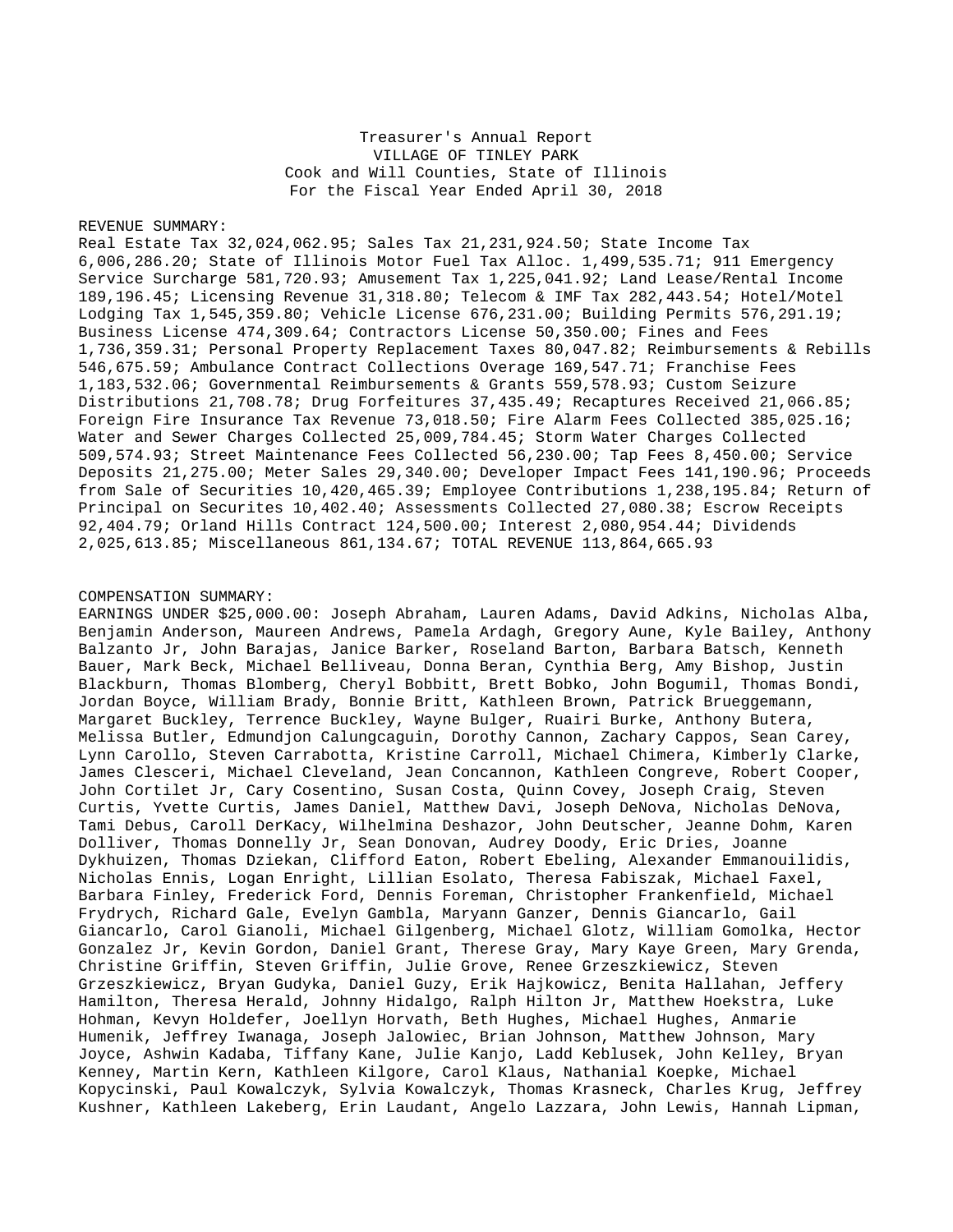Randy Ludke II, Amy Lukich, Diane Lynch, Jeffrey Lynch, Bonnie Mager, Denise Maly-Politano, Michael Mangin, Leo Manta, Cody Marciano, Kimberly Maurer, Kevin McCarthy, Michael McCullough, Donald McKay, Sean McKernan, Matthew McKinnon, Laura Memmesheimer, Janice Michalec, Lorie Moller, Margaret Morris, Tyler Muller, Thomas Mulqueeny Jr, William Murray Jr, John Nagle, Timothy Neal, Marilyn Nelson, Kevin Noreikis, Matthew Nosal, Christina Nunez, Joseph O'Dette, Brett Oftedahl, Thomas D O'Sullivan, Joseph Oswald, Wilfredo Pacheco, Virginia Palmera, Karen Palys, Kevin Palys, Michael Pannitto, Ellen Parisi, Sean Peaslee, Stanley Pedziwiatr, Norman Pestlin, Pamela Potempa, Maegan Pounders, Matthew Prusak, Brian Pustz, Michael Quilty Jr, Todd Rabideau, Mark Rago, Cindy Rauch, Eileen Regan, Jennifer Renken, Connor Rich, William Richey, Erik Robbins, Anne Robison, Daniel Robison, Deborah Robson, Bradley Roemer, Jennifer Roney, Laura Rot, James Rygula, Gino Sanfilippo, Mason Sanfilippo, Sean Sarhage, Rebecca Scanlon, Alexandra Schmeckpeper, Karen Schutt, Jake Schutter, Donna Serafin, Robert Serafino, Eric Seyller, Samuel Signore, Susan Skoniecke, Jason Slager, Dale Smith, Jennifer Smith, Joseph Smulevitz, Lois Socha, Annette St. John, Michael Stanton, Wayne Starkman, Antonia Steinmiller, Matthew Strzelczyk, Lenore Sullivan, Linda Sullivan, Sandra Szczepaniak, James Tamburo, Renee Tanner, Kimberly Tessmann, Mary Thies, Kristin Thirion, Nathan Thomson, Christopher Tillson, Steven Tilton, Thomas Tonra Jr, Paris Townsell, Nicolas Triemstra, Max Trudeau, John Tucker, William Turner Jr, Heather Twomey, Roxane Tyssen, Michael Usher, Steven Uthe, Jason Vaccaro, Mary Veldman, Ian Wade, Amy Marie Waicekauskas, Bryan Warja, Jerry Watts, John Werr, Leo Werr, Stephen Wingard, James Wolfgram, Altheda Woolfalk, Alexander Wrobel, Judith Wyman, Brian Younker, Laura Zalewski, Matthew Zanta, Ryan Zanta, Colby Zemaitis, Valerie Zulevic. EARNINGS FROM \$25,000.00 TO \$49,999.99: Rakhshanda Ahmad, Wendy Babjak, Richard Baird III, Barbara Balcerzak, John Barry, Sharon Beauchamp, Lisa Beck, Madeleine Belk, Barbara Bennett, Robert Beran, Timothy Best, Nicholas Bohlsen, Timothy Brooks, Mark Bulvan, Robert Buttala Jr, Kathleen Carpenter, Joanne Carroll, Adam Casner, Mark Cotrano, Adam Culbertson, Joann Cyborski, Joseph Daluga, Donald DeBias, James DeMarie, Carol Dinaso, Thomas Donlan, Sharon Dudeck, John Duffy, Maura Eaton, Timothy Ehlers, John Erskine, Douglas Erwin, Jeremy Feinberg, Douglas Ferrini, Rosemarie Forto-Whitemiller, Jason Freeman, Jeffrey French, Shane Garren, James Gaskill Jr, Julie Gawrysiak, Joseph Greco, Timothy Griffin, Jeffery Grigoletti, Ryan Hannon, Arlene Hayes, Kanoah Hughes, Thomas Jalowiec, James Janda, Denise Jawor, Bonnie Johnson, Linda Kelly Donovan, Terica Ketchum, Gregory King, Joanne Konrath, Thomas Kopanski, Shane Krivanec, Michael Kushner, Jennifer Lilly, Lee Mager, Anthony Mazziotta, Daniel Mazziotta, Kathryn McCabe, Katherine McGinnis, Michael Milazzo, Brian Millerick, Candice Morrison, Timothy O'Hagan, James Owczarski, Susan Pall, Terrence Parker, Lisa Patterson, Cynthia Proffitt, Kimberly Quainter, Danielle Radtke, Matthew Randall, Kerry Reed, Dennis Reilly, Paul Reyes, Robert Reynolds II, Shawn Richards, George Rock, Eileen Rodger, Stanle Rodriguez, Diane Rusch, Charles Russ, Vicki Sanchez, Sarah Schroeder, Tracy Serafino, Cynthia Shervino, Amy Skau, Thomas Slepski, Robert Slikas, Walter Smart, Phillip Staros, Todd Swartzentruber, Deborah Thirstrup, Michael Thomas, Allison Tugend, Mary Tyrus, Scott Udaykee, Jacob Vandenberg, Theresa Werr, Jonathan Wick, Lisa Wilamowski, Lynette Williams, Michael Wittman, James Wooten, Pamela Younker, Sharon Zavala, Larry Zielinski. EARNINGS FROM \$50,000.00 TO \$74,999.99: Douglas Alba, Joy Anhalt, Susan Bailey, Roger Barton, Jerry Behrens, Karen Beran, Brian Borcherding, Walter Braun, Ava Brescia, Bruce Broda, Michael Brown, Susan Busz, James Calomino, Therese Chojnacki, Elizabeth Daley, Bridget Dauksas-Roy, Anthony DeAdam, Justin Dickey, Nancy Donahue, Graham Dostal, Bryan Duesing, James Emmett, Colleen Fabiszak, Beth Faulkner, Liam Fitzmaurice, Delynn Flannery, Claudette Flowers, Gerry Gabriel, Donna Gates, April Geigner, Joseph Haaga, Lynn Heed, Frances Heinemann, Kevin Hickey, Brian Hoogervorst, Anyaetta Hoopes, Patrick Horan, Kenneth Howard, Eileen Keating, Paul Klain, Stephen Klotz, Howard Kooima, Michael Kot, Robin Lauren, Jennifer Lowe, Mark Magalski, Michael Maher, Stephanie Malmborg, Peter Marianovich, Mary McCahill, Joseph McClellan, Jonathon Merrick, Lynn Mondry, Meryle Motz, Dina Navas, Steven Nemecek, Paul Neuman, James Nigro, Norbert Noel, Thomas J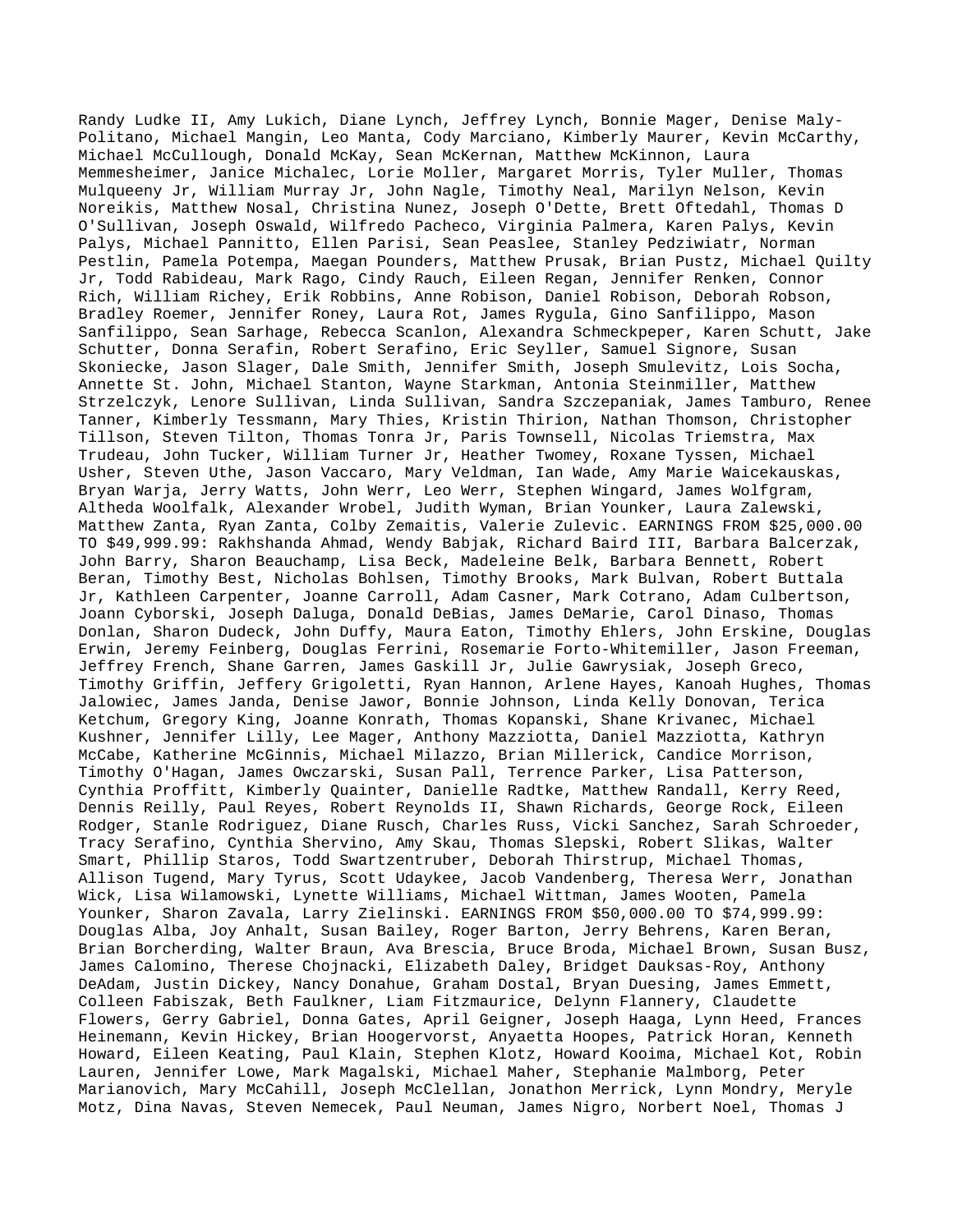O'Sullivan, Diane Panfil, Clarice Pelczarski, Eric Peters, Michael Prainito, Duane Pulchinski, Maryann Pyrzynski, Daniel Reda, Norman Roney, Roman Scislowicz, Patricia Sedorook, Sam Shervino, Rebecca Stocking, Chris Stube, Melissa Sylvester, Heidi Twomey, Lisa Valley, David Walker, Gary Yaksich, Connie Youpel, Pamela Yurko, Jason Zimbauer, Robert Zimmer. EARNINGS FROM \$75,000.00 TO \$99,999.99: Anthony Andros, Michelle Anichini, William Batsch, Amelia Bayer, Alan Bechtel, Steven Bilka, Ryan Boling, Michelle Boone, Jean Bruno, Elizabeth Calomino, Catherine Casper, Michael Chambers, Stephen Clemmer, William Couch, Derrick Czuchra, Kristopher Dunn, Nicole Fabiszak, Joseph Fitzpatrick, Donna Framke, Edward Fuja, David Galati, William Gembara, Ruth Gibson, Laura Godette, T.J. Grady, Steven Grossi, Robert Guest, Keith Harvey, Scott Heim, Charles Hillgoth, Ralph Hilton, Matthew Himmelmann, Gregory Jakus, Anthony Kaim, Kevin Kelly, Eugene Klimek, John Konrath, Morris Laphen, Dennis Lindeman, Raymond Lloyd, Gene Lode, Steve Lorendo, Terry Lusby Jr, Dennis Maleski, Patrick McCain, Michael McMahon, Charles Montgomery, Vincent Murmann, Larry Nice, David Peterson, Jonathan Popp, Kyle Robinson, Kenneth Roemer, Jaclyn Romanow, Justin Rzeszutko, Meghan Samaras, Andrew Scholz, Eileen Scholz, Kevin Schultz, Victoria Sedorook, Malvi Shah, Donald Shanto, Edwin Spiewak, Michael Sposato, Kyle Stambaugh, Kelly Sweeney, Steven Vaccaro, Vincent VanSchouwen, John Waishwell, Scott Wood, Robert Wyleta, Martin Young. EARNINGS FROM \$100,000.00 TO \$124,999.99: Richard Adamski, Troy Barden, Samantha Bishop, John Boling, Thomas Boling, Kent Borden, Nicole Brazitis, Enrico Bruno, Thomas Cappos, Jeffrey Cossidente, Perry Dubish, Jane Flowers, Sean Gawron, William Grabs, Jeffrey Graves, Timothy Graves, Michael Harmon Jr, Fadi Hasan, Kenneth Hill, Patrick Hoban, Kevin Horbaczewski, Ryan Hruby, Joseph Kocek, Lisa Kortum, Jason L'Amas, Allen Lorenzen, Timothy Luke, Denise Maiolo, Zachary Middleton, Phillip Mitchell, Burton Montalbano, Kelly Mulqueeny, Daniel O'Dwyer, Richard Porcaro, Danny Quinn, Jimmy Quinn, Scott Rains, Daniel Riordan, Steven Roberts, Rudy Rosillo, Laura Sanchez, Gregory Schmeckpeper, David Schmidt, Jennifer Staley, Kenneth Strzelczyk, Bryan Szymusiak, Anthony Trinidad, Heather Trinidad, Philip Valois, Jessica Waishwell, Richard Wolff. EARNINGS OVER \$125,000.00: Brad Bettenhausen, Bryan Bishop, John Bonarek, Melissa Bonarek, Russell Borrowdale, Christopher Butler, Anthony Campbell, Patrick Carr, Osamah Dajani, Roger Davisson, William Devine, Bob Diorio, David Dorian, Douglas Dwyer, Mark Fabiszak, Charles Faricelli, Jeffrey Jardine, Peterson Jennings, Kenneth Karczewski, Brian Krotser, Amy Lange, Sonny London, Lorelei Mason, Jonathan Mittelman, Frederick Mondt, Steven Neubauer, David Niemeyer, Patrick O'Dwyer, Michael O'Hern, Darren Persha, Timothy Poulos, Forest Reeder, William Ringhofer, Randall Rockaitis, Robert Shervino, Patrick St. John, Jason Stoiner, Keith Sullivan, Stanley Tencza, John Urbanski, Jose Vega Jr, Raymond Violetto Jr, Brian Wood, Kevin Workowski, Matthew Zylka. Total Compensation \$30,178,096.70.

## EXPENDITURE SUMMARY:

22nd Century Media LLC 4,395.75; 3M 4,229.25; A & A Attractions Inc 4,400.00; A T & T 23,367.58; Absolutely Clean Inc 2,713.06; Accents Lighting Inc 21,646.00; Accessdata Group Inc 3,647.57; Advent Systems Inc 3,582.00; Advocate Christ Medical Ctr 3,315.00; Aero Rubber Company Inc 11,029.00; Air One Equipment Inc 188,431.48; Airy's Inc 130,586.32; Albertsons/Safeway 5,687.76; Alexander Chemical Corp 5,133.00; All Star Fence & Coatings 30,032.00; Alliance Paper & Food Serv Equip 4,160.84; Alphagraphics/Digital Blue 4,441.92; Amazon.com 5,758.96; American Industrial Powder Coating Inc 6,900.00; American Sales 9,168.11; American Water 710,746.45; Amerigas 3,226.76; Anthem Blue Cross Blue Shield 5,014.88; Apco International Inc 6,665.66; Apple Chevrolet 84,125.66; APWA 2,670.00; Aquamist Plumbing & Lawn Sprinkling Co Inc 25,747.88; Architectural Compliance Sign 2,953.00; Artistic Holiday Designs LLC 44,200.00; Austin Tyler Construction LLC 2,397,922.00; AVI Systems Inc 4,366.56; AWOGS 2,576.00; Axon Enterprise Inc 16,788.06; B Allan Graphics 31,073.00; Baker & Taylor 186,137.86; Banging Gavel Properties LLC 150,300.00; Barbara Gregorich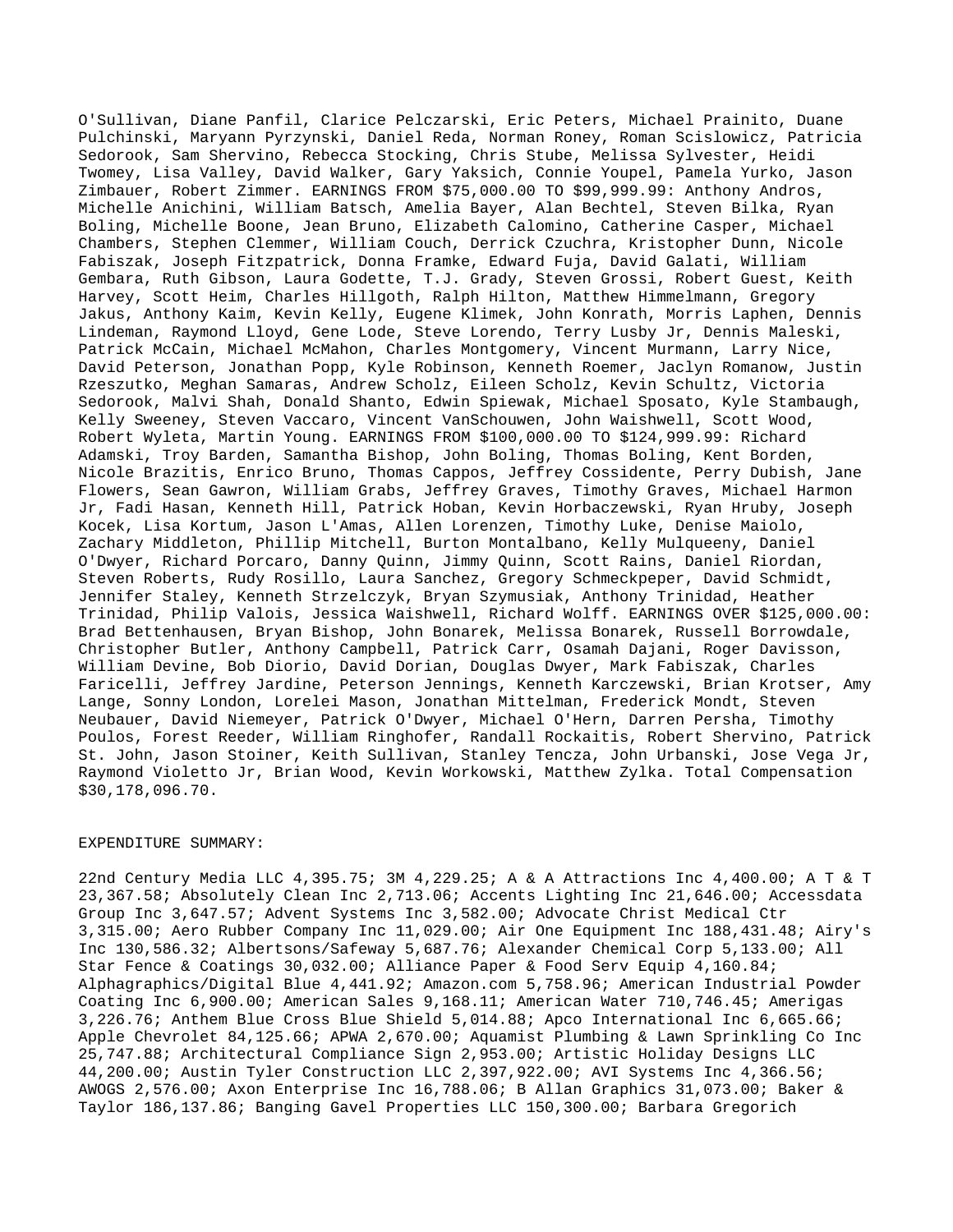2,675.00; Batteries Plus 11,911.15; Beary Landscaping Inc 653,531.86; Bella Cain Inc 3,500.00; Best Buy Business Advantage 4,410.24; Best Technology Systems Inc 7,505.00; Bettenhausen Construction Service 57,519.20; Beverly Environmental LLC 7,720.00; Beverly Snow and Ice Inc 392,430.00; BGL Landscape Inc 23,470.00; BKD LLP 61,090.20; Black Dirt Inc 4,855.00; Black-Jack Grout Pumps Inc 11,268.91; Blackstone Publishing 6,055.19; Blue Cross Blue Shield of Illinois 42,104.00; Braniff Communications Inc 6,675.00; Brodart Co 57,483.46; Brook Electrical Distribution 4,052.58; Brownells Inc 3,442.47; Byte Sized Solutions LLC 4,810.00; C & M Pipe & Supply Co Inc 2,826.50; C.O.P.S. & F.I.R.E. Personnel Testing Service Inc 4,251.00; California Contractors Supplies Inc 3,317.26; Call One 75,912.88; Cargill Inc 216,761.68; Carlin-Moran Landscape Inc 94,062.63; Cartegraph Systems Inc 98,006.33; Case Lots Inc 13,493.40; CCP Industries Inc 2,917.03; CDS Office Technologies 68,080.00; CDW Government Inc 252,521.18; CED/Efengee 43,182.75; Cellebrite USA 6,695.00; Celtic Commercial Painting,LLC 3,175.00; Cengage Learning 32,597.17; Center Point Large Print 2,981.66; Central Technology Inc 2,628.00; Century Roofing & Sheet Metal 13,465.00; Cesar's Equipment 5,975.55; Cestusline Inc 4,932.50; CFA Software Inc 9,586.70; Chandler Services 28,847.56; Chase Card Services 39,217.80; Chestnut Ridge Townhomes Assn 16,450.00; Chicago Office Products Co 3,963.95; Chicago Parts & Sounds LLC 53,485.94; Chicago Salt Company Inc 70,478.50; Chicago Southland Convention & Visitors Bureau 259,411.06; Chicagoland Investigative Services 19,000.00; Chief Supply Corporation Inc 5,056.24; Children's Plus Inc 10,676.10; Chinook Medical Gear Inc 3,776.89; Christopher B.Burke Engineering 66,087.25; Cintas Corporation 4,179.64; Citrix Systems Inc 22,605.69; Civicplus 6,590.33; Clarence Davids & Company 26,268.00; Clarke Aquatic Services Inc 3,864.00; Class Act Performing Artists & Speakers Inc 2,780.00; Class C Solutions Group 4,959.56; Clowning Around Entertainment 3,954.50; College Of Dupage 10,998.60; Comcast Cable 30,625.89; Commonwealth Edison 111,987.33; Connection 27,140.98; Conserv FS Inc 8,535.46; Consolidated Fleet Services Inc 2,840.50; Constant Contact 2,701.50; Constellation New Energy Inc 24,588.27; Construction Concepts of Illinois 40,824.00; Contain It Portable Storage 2,925.00; Controlled Environmental Systems Inc 12,016.50; Cook County Treasurer 125,027.26; Core & Main LP 109,485.95; Corrpro Companies 4,800.00; Cosmopolitan Bldg Serv Inc 38,577.00; Costar Realty Information 5,220.00; CPS Human Resource Consulting 3,085.45; CR Schmidt Inc 18,170.00; Crana Homes Inc 20,500.00; Crash Champions LLC 23,214.21; Creative Product Sourcing Inc 8,671.27; Crossmark Printing Inc 20,805.16; Cupkake's Family Fun Time Clowns 2,825.00; Currie Motors 734,429.87; D & B Power Associates Inc 9,221.00; D & M Architectural Metals Inc 70,980.00; D Construction 29,486.13; Darvin Furniture 17,550.00; Davis Concrete Construction 132,364.40; Dearborn National 27,739.04; Dell Marketing LP 19,422.22; Demco Software 6,281.78; Denler Inc 153,200.00; Detailed Inspection Service 3,480.00; Devry University Inc 19,750.08; Dewberry Architects Inc 29,133.54; Dispatch Products Company 23,564.00; Ditch Witch Midwest 11,019.80; Dixon Engineering Inc 7,370.00; Dollamur Sport Surfaces 2,807.75; Don Ellis dba Midwest Sounds 9,395.00; Dorner Company 7,541.08; Dreamseats LLC 4,202.10; Durkin Electric Co Inc 8,960.00; Dustcatchers Inc 6,294.43; Dyer Construction Company Inc 3,874,326.36; Dynegy Energy Services LLC 406,940.86; E J Equipment Inc 8,885.07; E.J. Stevens Inc 4,450.00; Eagle Uniform Co Inc 17,272.06; Ebsco Information Services 18,224.93; Ecolab Pest Elimination Inc 7,029.36; Ehlers & Associates Inc 21,500.00; EJ USA Inc 37,993.44; Element Graphics & Design Inc 13,515.86; Elens & Maichin Roofing & Sheet Metal Inc 37,100.00; Emergency Vehicle Service Inc 15,040.78; Emergency Vehicle Technologies 11,342.85; Emling Canvas Products 9,000.00; Era Valdivia Contractors Inc 805,649.90; ESO Solutions Inc 10,345.00; ESRI 12,450.00; ETP Labs Inc 6,660.40; Evon's Trophies & Awards 11,222.37; Extendo Bed Company Inc 4,653.00; F.H. Paschen, S.N. Nielsen & Assoc LLC 653,658.68; Farber Specialty Vehicles Inc 100,000.00; Farr Associates Architecture 214,452.56; FCA Realty LLC 141,316.00; Fire Service Inc 34,276.91; First American Title Insurance Company 144,577.64; First Midwest Bank 11,077.23; Fit Equipment Etc. 3,996.00; Fitbit Inc 18,755.00; Fleetpride 4,890.90; Fluorecycle Inc 2,558.27; FMP 7,757.38; Force Enterprises 5,803.73; Forest View Farms 7,165.00; Formax Manufacturing 20,748.56;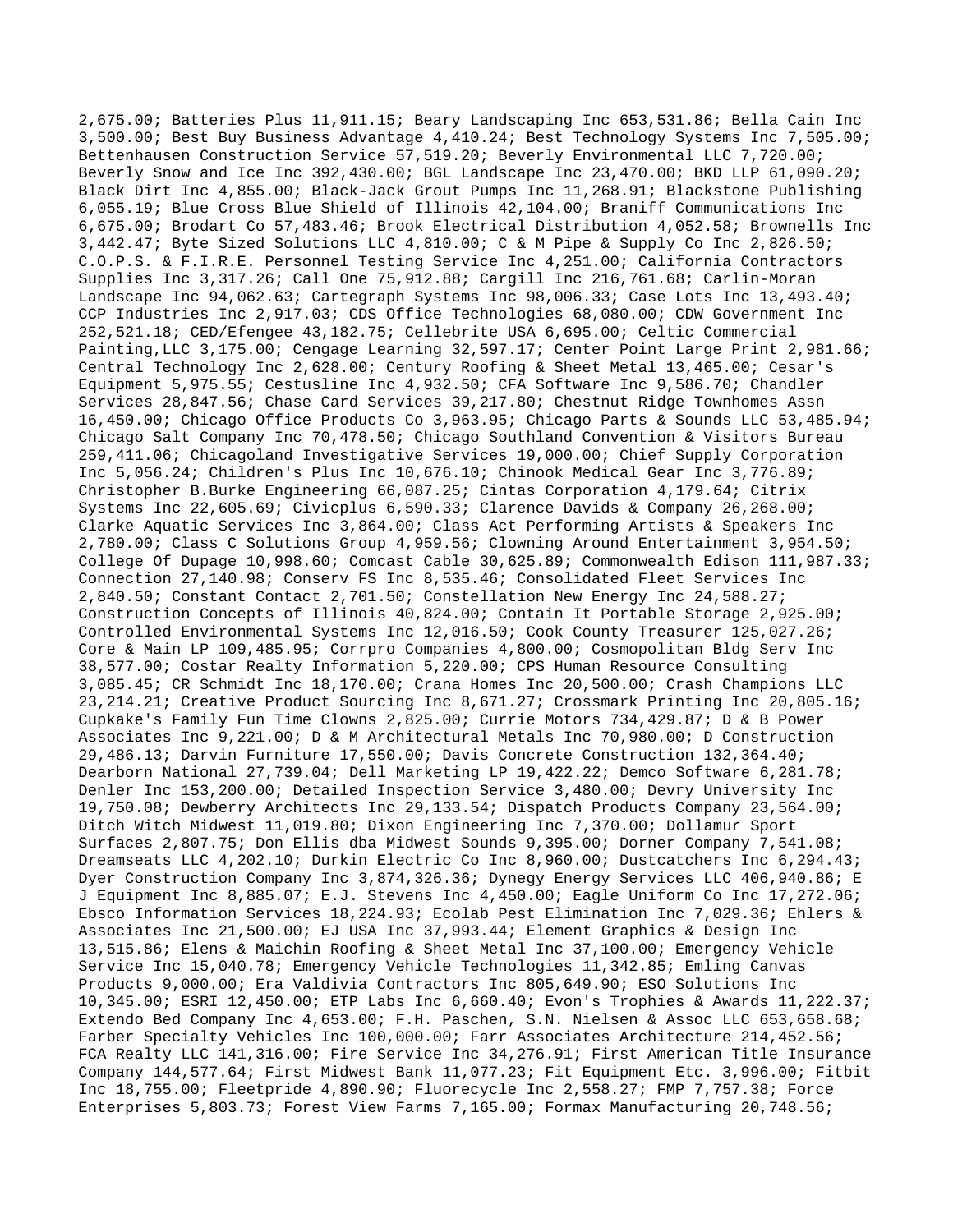Foster & Foster Inc 7,296.00; Fountain Technologies Ltd 5,865.00; Fox Valley Fire & Safety Co 73,369.00; Gallagher Materials Inc 8,559.57; Gardiner Koch Weisberg & Wrona 19,436.83; Gasvoda & Associates Inc 10,333.26; GECRB/Amazon 45,968.59; Genco Industries Inc 8,850.00; Gerard & Roberts Construction Inc 9,300.00; Giant Maintenance & Restoration Inc 14,580.00; GIS Consortium 4,388.66; Global Emergency Products Inc 1,634,615.52; Global Knowledge Training LLC 3,565.75; Go Parts Inc 3,319.44; Go Promotions 2,928.77; Government Consulting Services of Illinois LLC 36,000.00; Govtempsusa LLC 386,877.47; Grainger 20,961.95; Graphic Screen Printing 3,600.00; Green Promoting LLC 10,256.02; Grove Masonry Maintenance Inc 2,950.00; H. Linden & Sons Sewer & Water 32,170.25; Halcyon Business Publications 3,200.00; Halo Branded Solutions 2,614.45; Hamada Of Japan 3,947.70; Hansen Door Inc 8,373.33; HD Supply Waterworks Ltd 725,054.12; Healthcare Service Corporation 4,507,892.03; Hervas, Condon & Bersani PC 17,273.41; Heyday LLC 2,500.00; Hickory Creek Watershed Planning Group 9,500.00; Hillard Heintze LLC 8,750.00; Holiday Creations Pro Inc 5,692.08; Homer Industries 3,200.00; Homer Tree Care Inc 3,217.00; Hoosier Fire Equipment Inc 100,758.68; Hydroaire Service Inc 6,230.00; Ian R. Wade 2,584.87; ICMA 12,904.74; Ideal Insurance Agency 4,079.00; Identity Automation LP 13,078.00; IL Funeral Directors Assoc 5,000.00; Illinois Association Of Chiefs of Police 6,110.00; Illinois Department Of Employment Security 31,337.00; Illinois Dept. of Innovation & Technology 7,020.00; Illinois Library Association 3,625.00; Illinois Municipal League 4,247.00; Illinois Municipal Retirement Fund 2,085,723.29; Illinois School Nutrition Assn 7,500.00; Illinois Secretary Of State 2,822.00; Illinois State Police 19,565.13; Illinois State Treasurer 180,660.78; Imaging Systems Inc 23,836.72; IMAJE Records Inc 3,000.00; INdigital 38,617.20; Industrial Roofing Service Inc 3,234.16; Infogroup 11,714.00; Ingalls Occupational Medicine 20,377.00; Ingram Library Services 47,769.77; Innovative Decks 7,850.00; Insituform Technologies LLC 10,270.57; Integrity Fitness 10,828.24; Integrity Sign Company 17,954.00; Interiors For Business Inc 69,161.70; International Code Council Inc 10,029.21; Interstate Battery System 9,307.04; Ipromoteu.com Inc 3,552.40; IRMA 1,021,991.48; J & J Newell Concrete Contractors Inc 137,032.28; J & L Electronic Service Inc 56,492.67; J & L Metal Doors Inc 7,680.31; J And R Sales and Service Inc 2,755.94; J. S. R. Enterprises Inc 9,100.00; J.C.M. Uniforms 12,477.26; J.C.M. Uniforms 19,152.00; J.C.Schultz Enterprises 3,973.19; James J. Roche & Associates 16,875.00; James Pitt DBA Pitt Sewer Service 5,900.00; JBR Inc dba Fundways Of Illinois Inc 4,787.00; JLT Re North America Inc 7,094.00; John J. Yock 2,545.99; John Nygro 2,725.00; John Tomassone's Brass From the Past 2,500.00; John W. McFarland 2,500.00; Joliet Suspension Inc 5,280.36; Julie Inc 9,588.65; K Brothers Fence Inc 6,865.00; Kaisercomm 28,285.44; Kards Inc 21,213.56; Kenneth Bauer 3,500.00; Kerestes-Martin Associates Inc 9,565.00; Kevron Printing & Mailing Inc 10,156.24; Kiesler Police Supply 11,819.62; Kirby Built 2,633.32; Kirby School District # 140 7,800.00; Klein Thorpe & Jenkins Ltd 36,731.55; KLF Trucking Co 32,163.00; Knickerbocker Roofing & Paving 17,860.00; Kozacky Weitzel Mcgrath P.C. 1,042,482.04; Kurtz Ambulance Service Inc 976,531.56; Landscape Supply Inc 18,575.00; Leads Online LLC 3,688.00; Legat Architects 16,180.00; Lehigh Hanson 21,847.83; Lexipol LLC 4,180.00; Liberty Flag & Banner 7,417.00; Light Poles Plus.com 3,751.00; Lighting Solutions Of Illinois 43,425.00; Linear Systems 4,096.00; Linkedin Corporation 13,125.00; Lion Group Inc 8,208.57; Logical Technical Services 145,520.51; Lowe's Home Center Inc 4,126.33; M. Cooper Winsupply Co. 4,241.75; M.E. Simpson Company Inc 57,448.43; Mac Tools Distributor 6,490.95; Management Association 5,043.75; Mango Languages 7,639.52; Map Automotive Of Chicago 7,118.99; Martin Whalen O.S. Inc 56,529.98; Mary Kay Corporation 3,000.00; Master Auto Supply Ltd. 4,998.20; Master Fence Inc 7,987.20; Matrix Consulting Group 28,236.00; Matthew Zylka 2,684.86; Meade Electric Company Inc 108,315.17; Meilahn Manufacturing Co. 106,007.42; Menards 85,747.91; Meridian IT Inc 135,331.74; Mesirow Insurance Services Inc 30,905.00; Metro Power Inc 26,412.40; Metropolitan Industries Inc 18,735.47; Metropolitan Mayors Caucus 2,551.64; Metropolitan Water Reclamation District Of Greater Chicago 809,508.56; Michael F. Carroll 2,530.00; Michael Halleran 5,000.00; Microsystems Inc 28,752.75; Micro-Tel Inc 2,689.00; Mid Continent Construction Co. 754,671.06; Midwest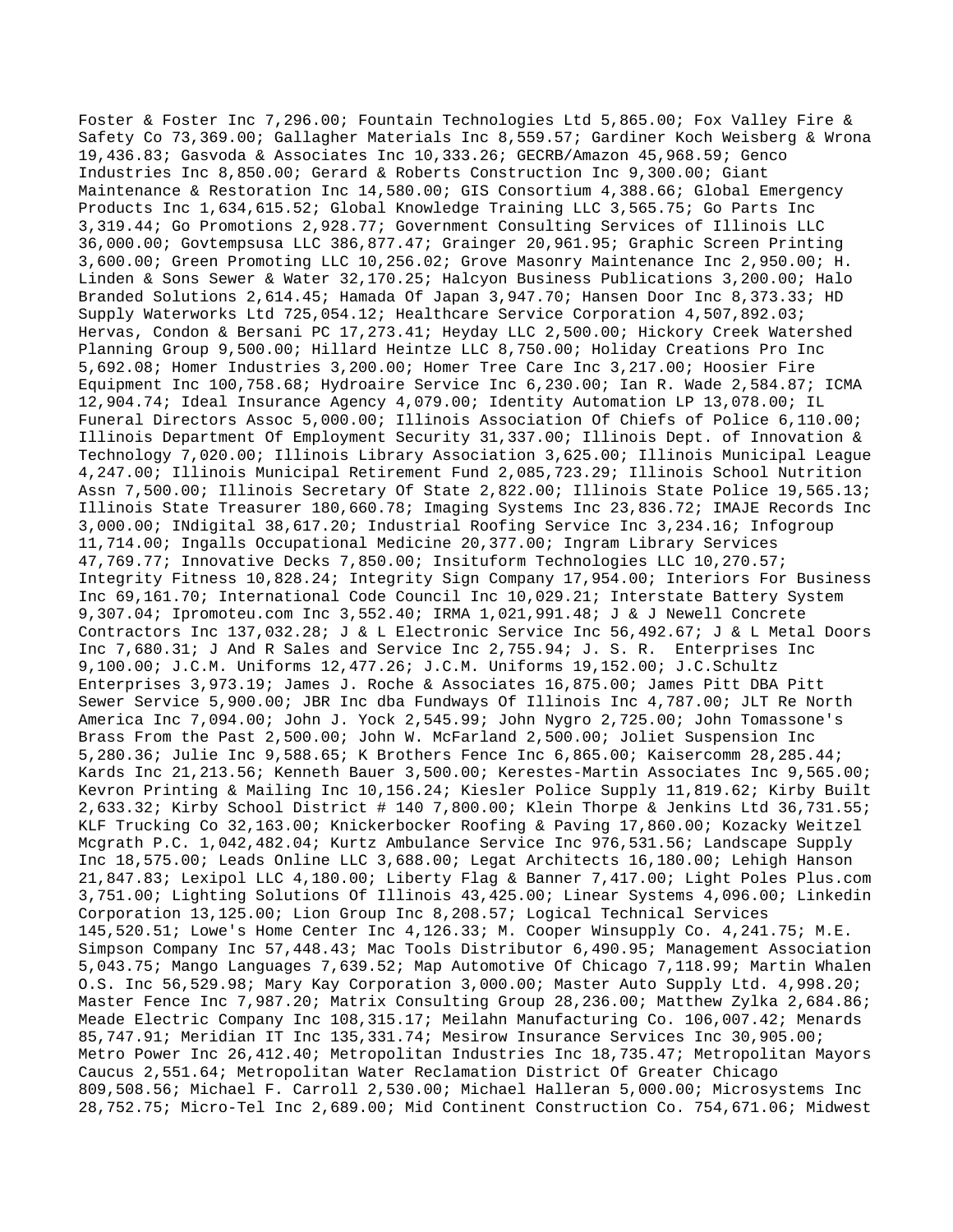Air Pro 6,247.70; Midwest Commercial Inc 41,343.00; Midwest Office Interiors 7,278.04; Midwest Tape 11,578.72; Modern Day Romeos 3,000.00; Mohawk Resources Ltd 27,519.00; Mokena Fire Protection District 8,837.27; Monroe Truck Equipment Inc 9,146.60; Montana & Welch LLC 14,722.50; Morgan Birge & Assoc Inc 3,012.30; Morningstar 3,855.00; Morris Trailer Sales Inc 5,640.00; Mr. Davids Flooring Int'l LLC 66,614.74; MSAB Inc 2,995.00; MSC Industrial Supply Co 11,134.63; Municipal GIS Partners Inc 195,527.73; Municipal Serv. Consulting Inc 297,863.30; Murphy & Miller Inc 111,640.11; MVP Fire Systems Inc 33,030.27; MYS Incorporated 151,289.73; Neofunds By Neopost 3,095.00; Netrix LLC 15,928.31; Networkfleet Inc 3,860.78; Newsbank Inc 7,550.00; Nicor 60,812.75; North East Multi-Reg Training 20,649.00; Northamerican Reptile Breeders 7,000.00; Northeastern Illinois Regional Crime Laboratory 78,596.00; Northern Safety Co Inc 4,115.33; Northwestern University Center for Public Safety 43,709.00; Nuway Disposal Service Inc 26,569.61; Odyssey Country Club 10,089.80; Officeteam 18,407.99; Ollis Book Corporation 8,145.51; Olsson Roofing Company Inc 5,892.00; Onsite Communications Usa Inc 75,259.09; Onsolve LLC 16,500.00; Oosterbaan & Sons Co 23,200.00; Open Edge 51,819.41; Opto Solutions Inc 4,705.45; Orion Safety Products 6,616.87; Orland Toyota 22,056.94; Otis Elevator Company 3,625.42; Overdrive Inc 30,761.58; Ozinga Ready Mix Concrete Inc 23,302.00; P.A.W.S. 9,565.00; Pace Systems Inc 156,036.63; Panduit Corporation 83,351.00; Park Ace Hardware 20,991.05; Partytime HDO-Operations LLC 20,015.00; Patten Industries Inc 8,753.27; Peterson Johnson & Murray Chicago LLC 711,361.23; Photos By Rick 3,059.60; Pitney Bowes Inc 2,526.51; Pitney Bowes Purchase Power 31,860.00; Pizzo & Associates Ltd 64,193.36; Polonia Banquets Inc 3,643.35; Pomp's Tire Service Inc 44,559.05; Porter Lee Corporation 6,538.52; Power Equipment Leasing Co 5,013.29; Praxair Distribution Inc 3,606.16; Precision Cartridge Inc 3,070.00; Precision Control Systems Inc 9,448.00; Pro-Am Team Sports 8,588.00; Professional Library Lift Movers Inc 53,865.00; Promo Answers Inc 3,372.88; Proquest 18,590.00; Proshred Security 2,960.00; PSC Group LLC 2,505.00; Public Safety Corporation 4,329.00; Quill Corporation 3,931.45; R.C.Wegman Construction Co 5,626.00; Ray O'Herron Co Inc 26,239.13; RBT Industries LLC 38,215.47; Reaching Across Illinois Library System 41,927.50; Record A Hit 3,094.63; Recorded Books LLC 11,072.55; Regional Truck Equipment Co 2,952.75; Reimer Dobrovolny Karlson LLC 3,999.66; Reladyne Mid-Town Acquisition LLC 6,155.59; Reliable Fire Equipment 11,682.35; Rescue Essentials 3,770.48; Resource Management Associates 4,471.20; Revize LLC 13,400.00; Rick Tariq Dandan 135,242.32; Ridge Landscape Services LLC 276,018.14; Rizza Buick GMC Cadillac Inc 60,680.93; Roadsafe-Traffic Systems Inc 10,381.62; Robinson Engineering Co Ltd 1,251,579.86; Roger Brooks International Inc 15,000.00; Romeoville Fire Academy 6,198.50; Rosenthal, Murphey, Coblentz & Donahue Law Offices 5,573.57; Roy Zenere Trucking & Excavating Inc 141,719.76; Rubino's Italian Imports 3,228.41; Rush Truck Centers 192,018.60; Rydin Decal 8,726.07; Safety Kleen 4,399.32; Salina's Pasta & Pizza Inc 9,530.61; Sam's Club 7,727.77; Sam's Club Direct 34,386.65; Sandeno East Inc 4,914.00; Saunaray Inc 4,600.00; Saunoris 9,748.22; Sawyer Falduto Asset Management LLC 118,994.00; SBA Steel LLC 21,450.00; Select Comfort 11,357.68; Service Sanitation Inc 13,678.68; Servpro Of Tinley Park 3,500.00; Sexton Properties R.P. LLC 7,160.00; Sharp Mill Graphics Inc 5,503.76; Sherwin Williams Co 3,158.89; Showcases 5,662.88; Sicalco Ltd 7,938.00; Sikich LLP 50,225.00; Sirchie Finger Print Labs 4,262.65; Site Design Group Ltd 185,339.86; Smith Medical Partners LLC 5,250.00; Smithereen Pest Management 2,875.00; Solarwinds 2,993.05; South Suburban Mayors & Managers Assoc 61,981.80; Spok Inc 5,247.13; Stalker Radar 12,370.00; Standard Equipment Company 9,949.21; Stanley Tencza 4,033.59; Staples 37,102.21; Stat Towing 2,776.00; Steiner Electric Company 25,566.32; Stephen A. Laser Associates 16,175.00; Sternberg Lighting Inc 38,384.00; Steven Neubauer 3,358.42; Stratus Technologies Ireland 17,400.00; Suburban Laboratories Inc 2,945.00; Superion LLC 102,958.00; Superior Pumping Services LLC 11,842.25; Sutton Ford Inc/Fleet Sales 15,334.21; Swan 38,776.50; Targetsolutions Learning LLC 14,137.79; Ted's Greenhouse Inc 68,783.73; Temperature Equipment Corp 387,775.00; Tepa Landscaping 2,800.00; The Brewer Company 41,859.13; The Cop Fire Shop 5,374.25; The Gorman Group Ltd 9,150.00; The Horton Group Inc 30,286.00; The